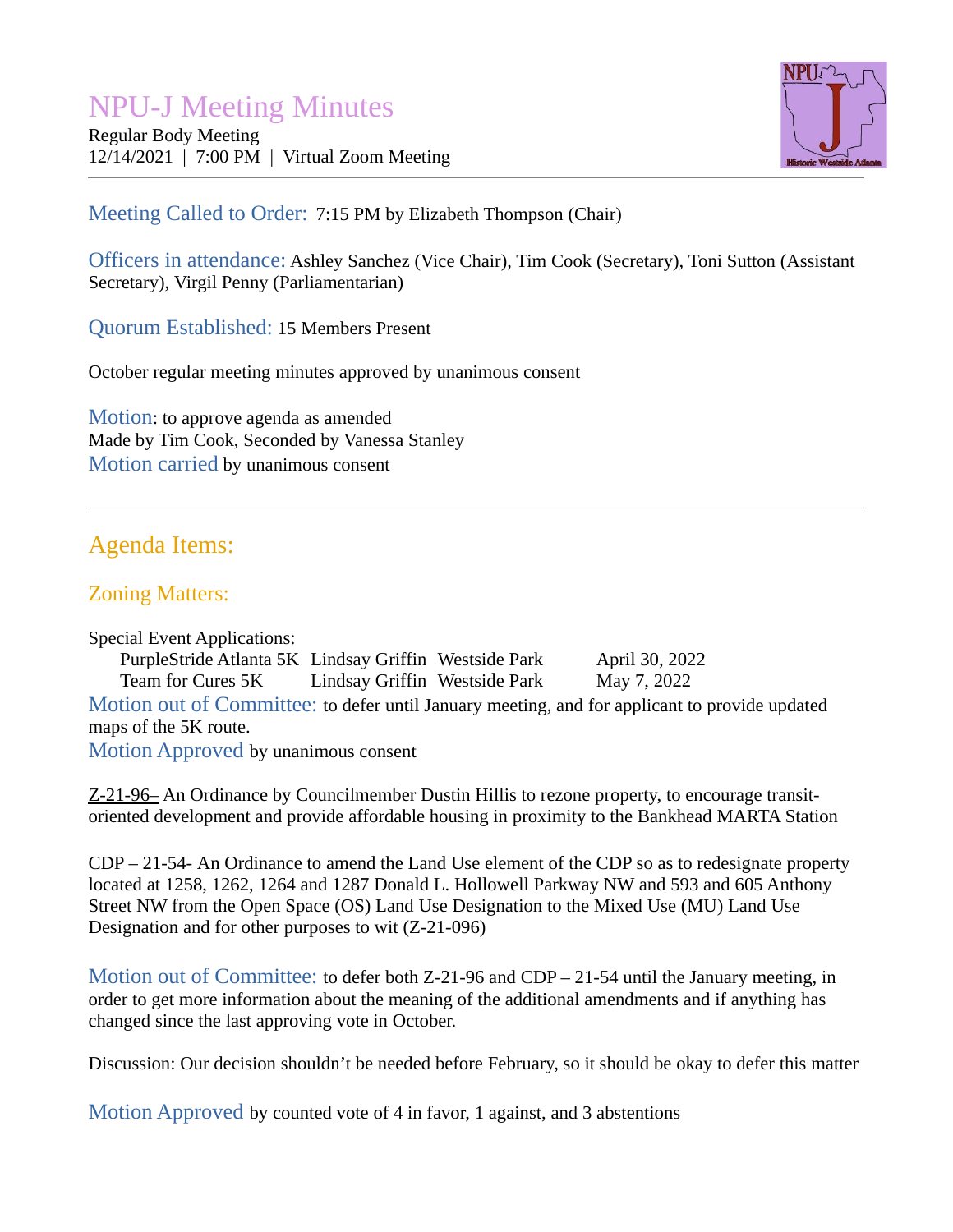Bankhead Seafood Comments- Concerns raised over Bankhead Seafood applying for substantial TAD funding from the city, through Invest Atlanta to complete the construction of the restaurant. Evidently, a letter of support from NPU-J was provided by the applicants which dates back to early 2020, which was not in regards to their funding application.

Motion out of Committee: for the Zoning Chair to send a letter to Invest Atlanta, requesting a deferral of their vote on Bankhead Seafood's application, in order for Bankhead Seafood to come back before NPU-J and the neighborhoods.

Motion carried by counted vote 8 for, 0 against, 2 abstentions

#### Presentations/Announcements:

Atlanta Police Department Zone 1: Major Collier, kcollier@atlantaga.gov, 404-275-9387 fmzygaj@atlantaga.gov

-Complaint about activity around Pine Acres, including drug dealing, fighting and guns.

-Reports of multiple incidents of folks trying car doors, and scoping the neighborhood

- Interested in starting a neighborhood watch – Talk to the Crime prevention inspector – Specializes in forming neighborhood watches- contact Jill Word [jword@AtlantaGa.Gov](mailto:jword@AtlantaGa.Gov)

Atlanta Fire Rescue: Ray Hampton, rhampton@atlantaga.gov 404-546-4438

Still wearing masks on house calls, and limiting some non-emergency services.

Can contact Fire for smoke alarm installation

"Closed door policy" – recommended to keep bedroom doors closed at night to slow spread of fire if one occurs. Can save lives of the residents in a home.

#### ATL311 – Allison Murillo, [amurillo@atlantaga.gov](mailto:amurillo@atlantaga.gov)

Report municipal issues by dialing 311 or using ATL311 app, visit atl311.com, [atl311@atlantaga.gov](mailto:atl311@atlantaga.gov) There have been long hold times – They are working on it, considering starting Call-back option Mobile App is under development and should be functional soon.

Policing Alternatives (PAD) issues are reported through 311 to deal with non-emergency situations such as mental health issues, homelessness, poverty etc.

Code Enforcement: Officer Parham, Cell: 404-295-6045, [tparham@atlantaga.gov](mailto:tparham@atlantaga.gov) Some specific properties currently in process, officer Parham to follow up.

Public Works Solid Waste Education & Enforcement Team (SWEET): Officer Knight [oknight@atlantaga.gov,](mailto:oknight@atlantaga.gov) 470.270.5636 Recent increase in illegal dumping, will be working to clean up Schedule large items for bulk pickup through 311

Planner's Report: Kelly Duveryks filling in for Cheedo

Upcoming 2022 NPU University courses: visit www.npuatlanta.org/npuucatalog or call 404.546.0158. New Community Planning Certificate program!

Beginning the engagement process for the multi-year zoning ordinance rewrite, ATL Zoning 2.0. The project started with a series of four virtual meetings, or "Idea Labs", which provide opportunities for